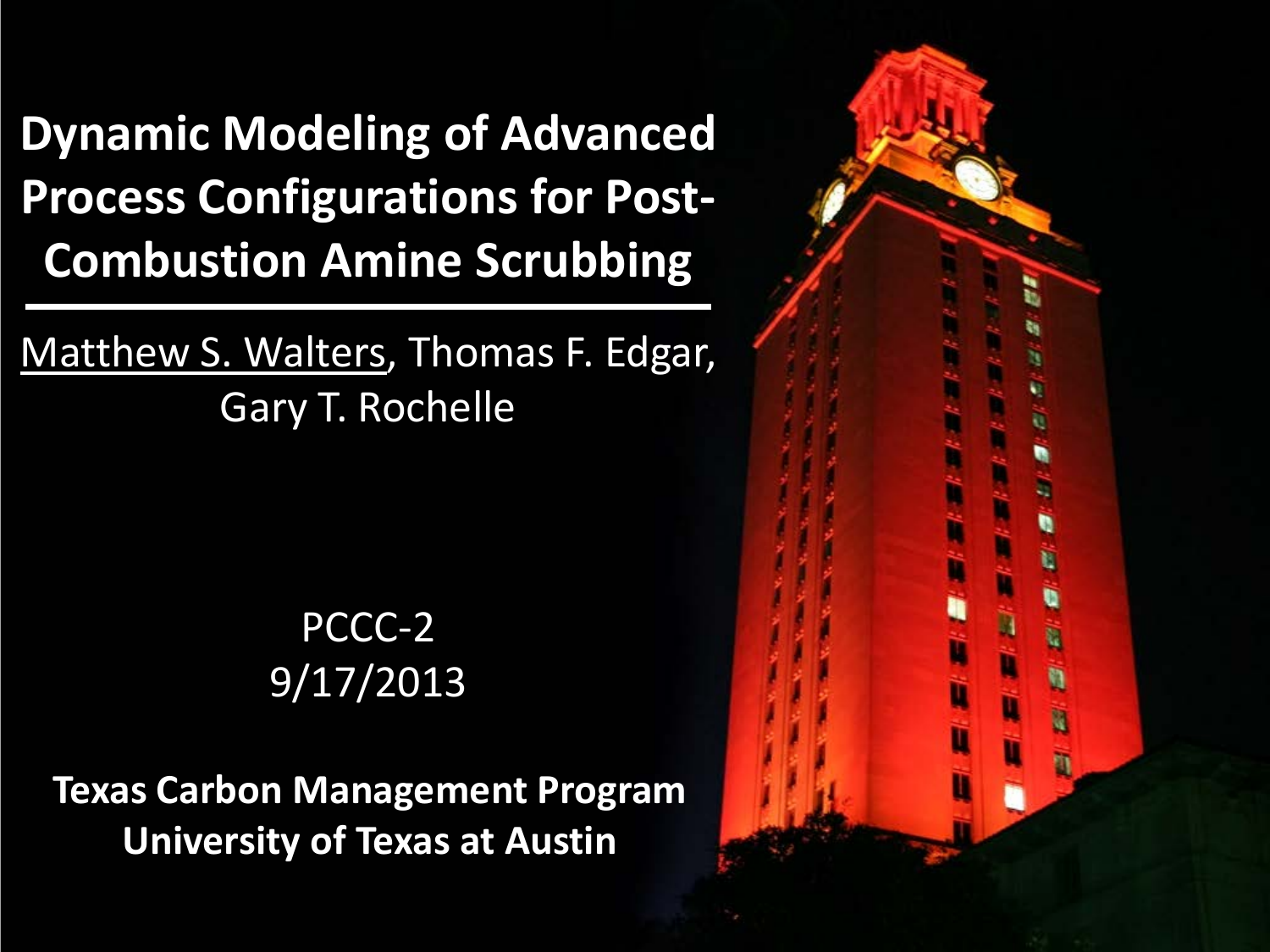# Challenges for CCS

#### **Energy Penalty**

#### *~20-30% reduction in power plant output*

#### **Capital Cost**

*800 MW coal plant: > 3 billion ft3/day flue gas*



#### **Tight Integration**

*High material and energy recycle Minimization of equipment size and solvent inventory*

**WHAT STARTS HERE CHANGES THE WORLD** 

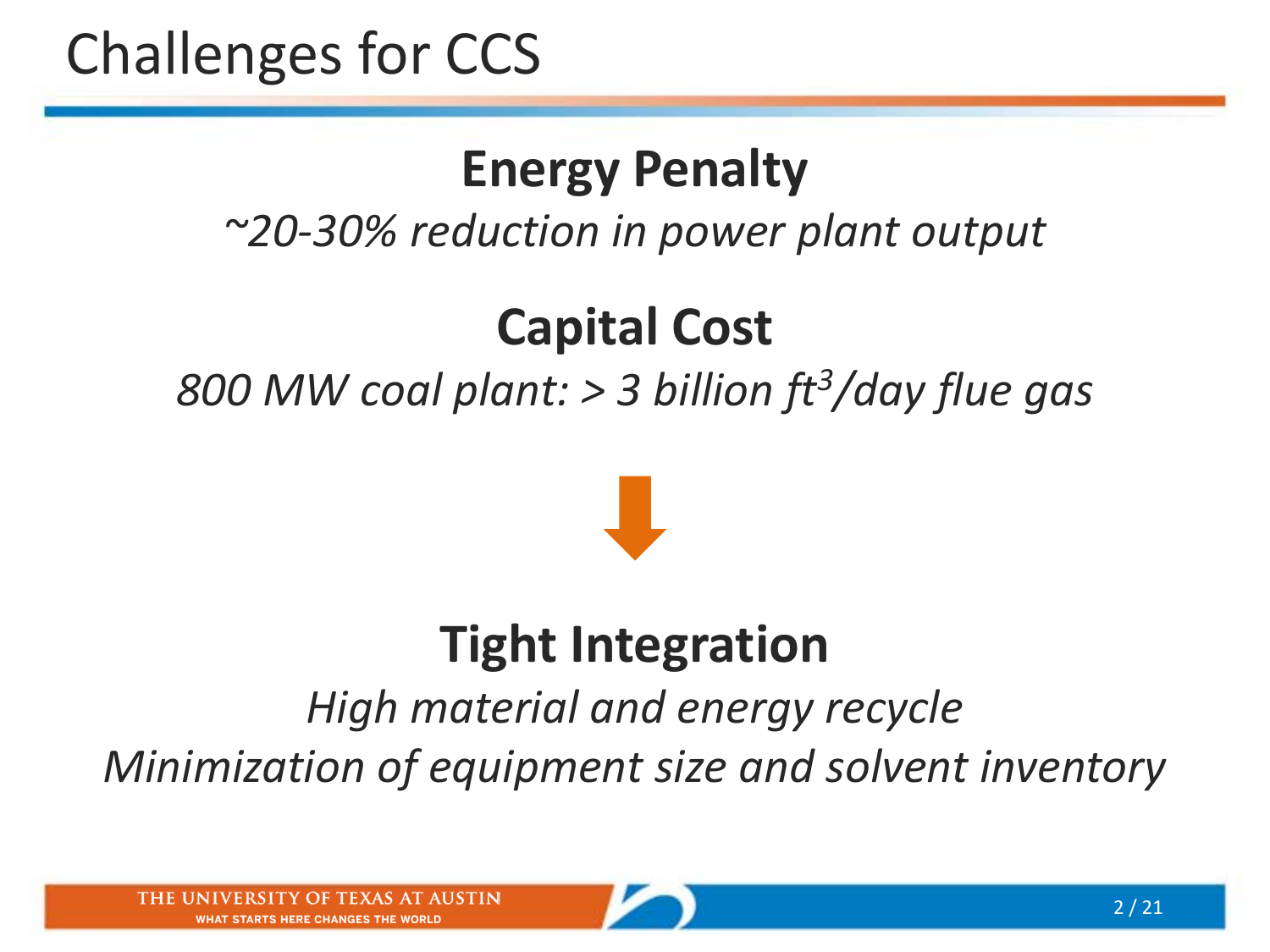### Heavy Material and Energy Recycle



Baldea, M., Daoutidis, P. (2012). *Dynamics and Nonlinear Control of Integrated Process Systems*.

**WHAT STARTS HERE CHANGES THE WORLD**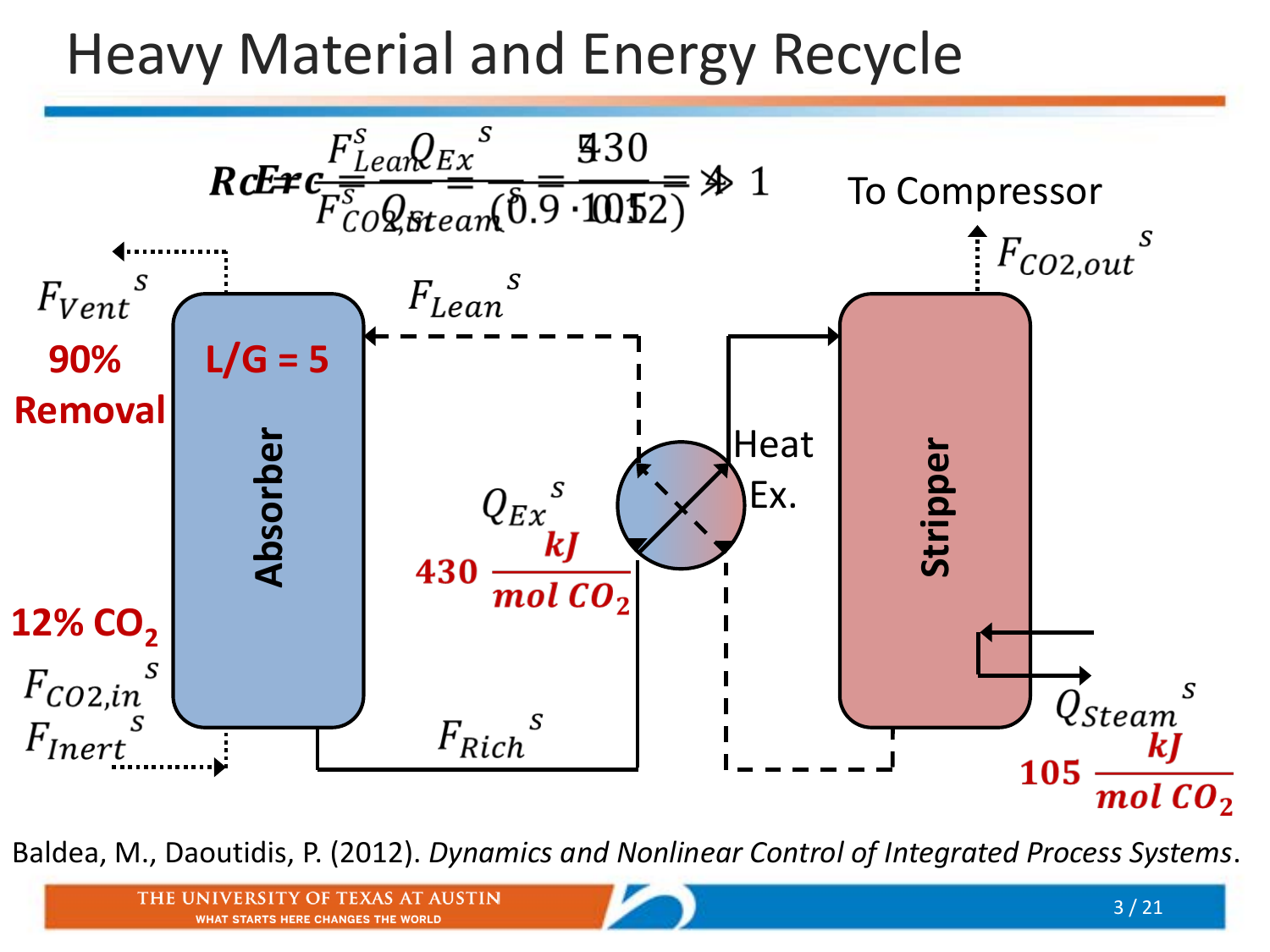#### Hierarchical Controller Design



**Goal**: Develop dynamic model for control strategy design

**OF TEXAS AT AUSTIN THE UN WHAT STARTS HERE CHANGES THE WORLD** 

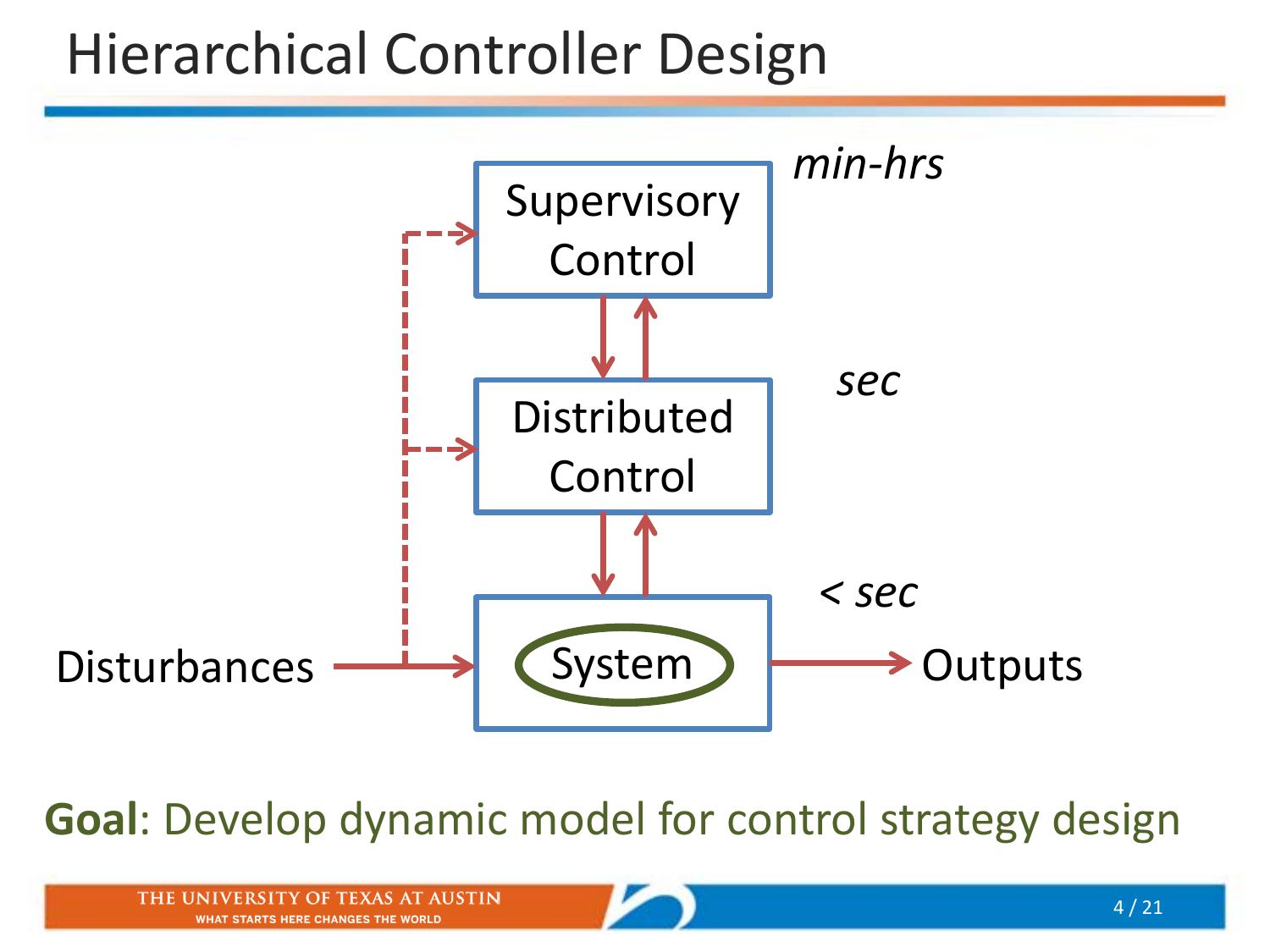## Process Modeling: Advanced Configuration

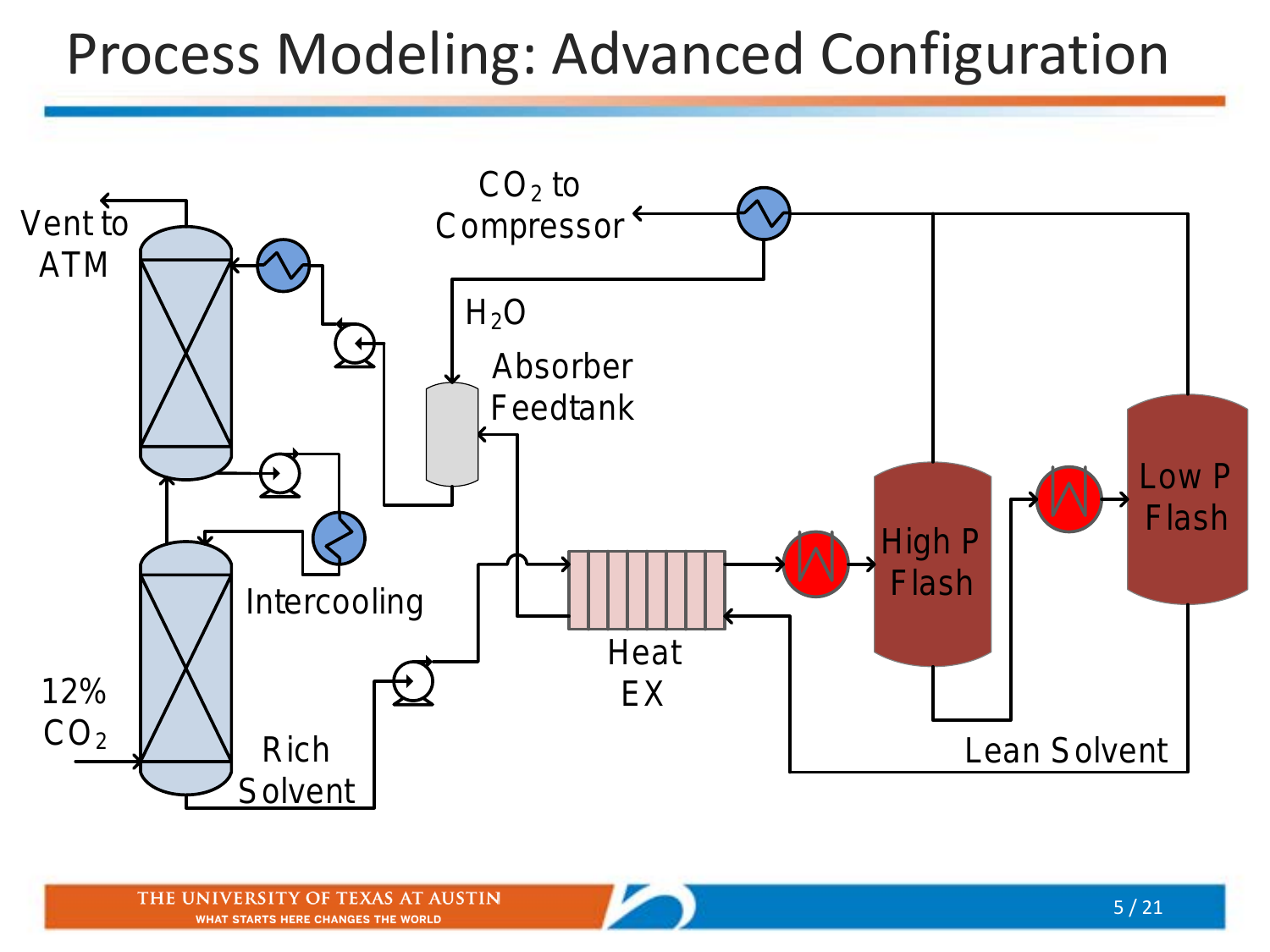# Process Modeling: Advanced Solvent



Rochelle et al. (2011). *Chem Eng*, *171*(3), 725-733.

THE UNIVERSITY OF TEXAS AT **WHAT STARTS HERE CHANGES THE WORLD**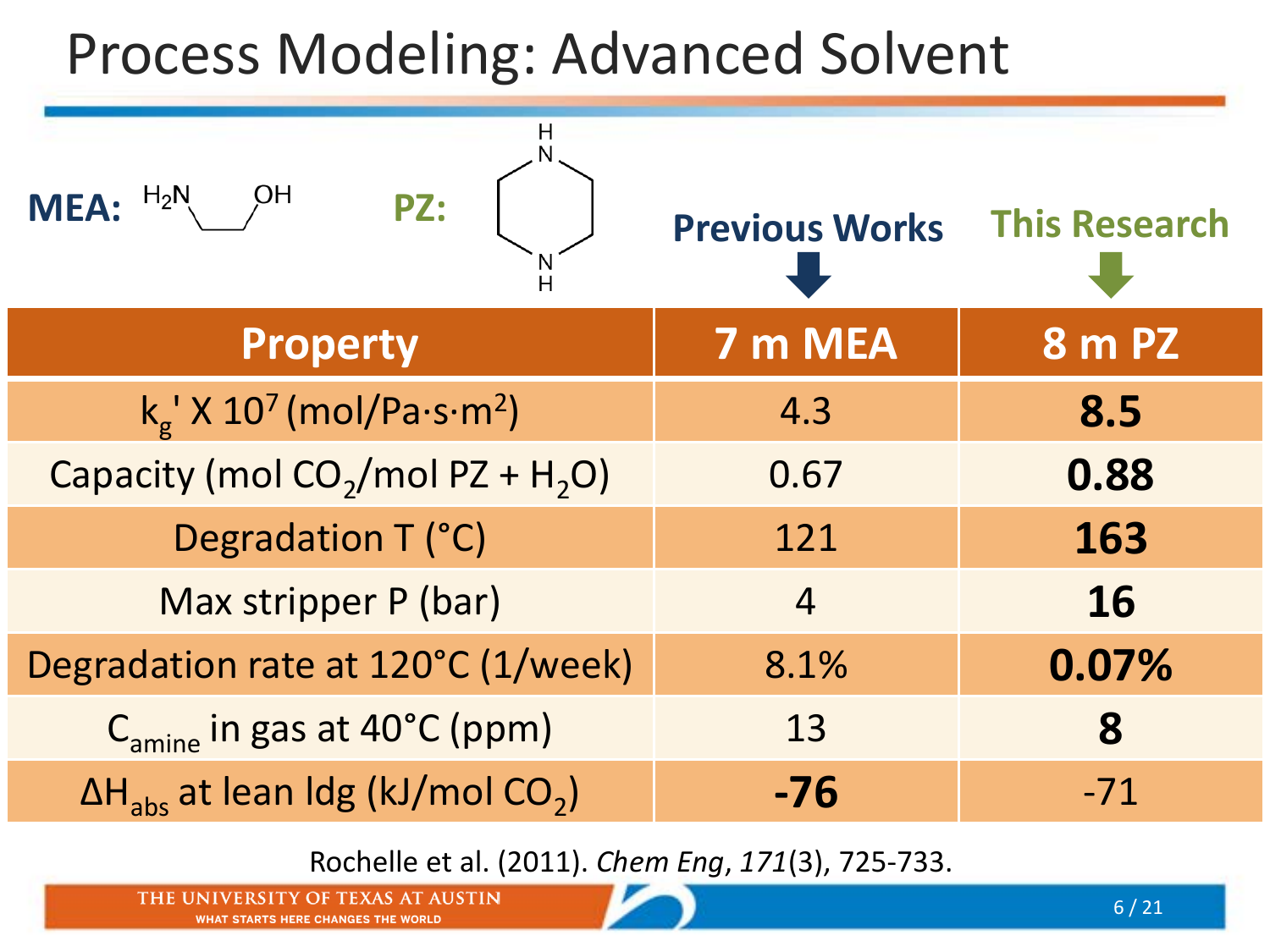# Modeling Software: gPROMS©



**WHAT STARTS HERE CHANGES THE WORLD**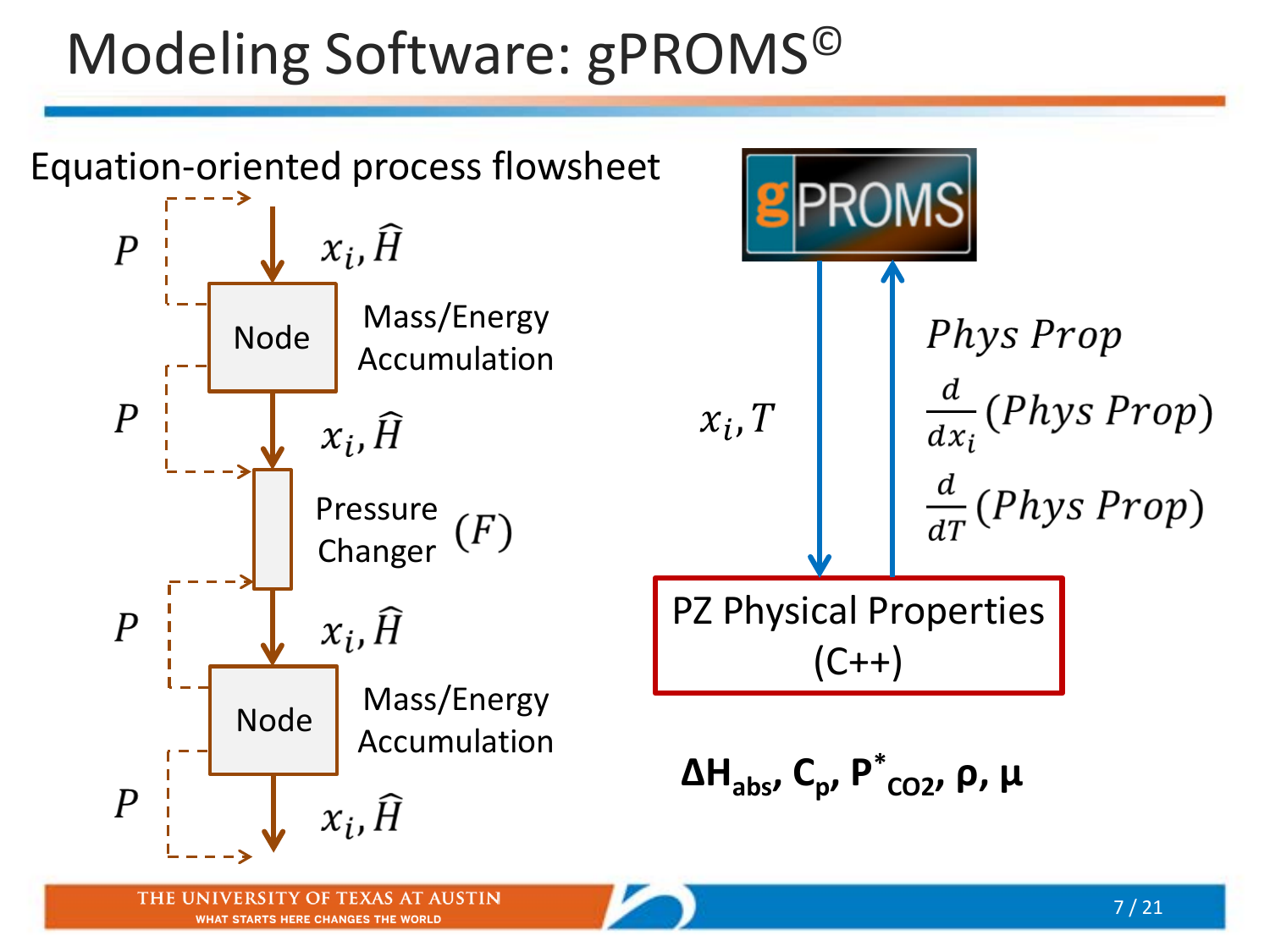#### Model Validation: SRP Pilot Plant

**Stripper**



**Two-Stage Flash**

**Validation Data:** *Fall 2011* PZ Solvent Two-Stage Flash Stripper Intercooled Absorber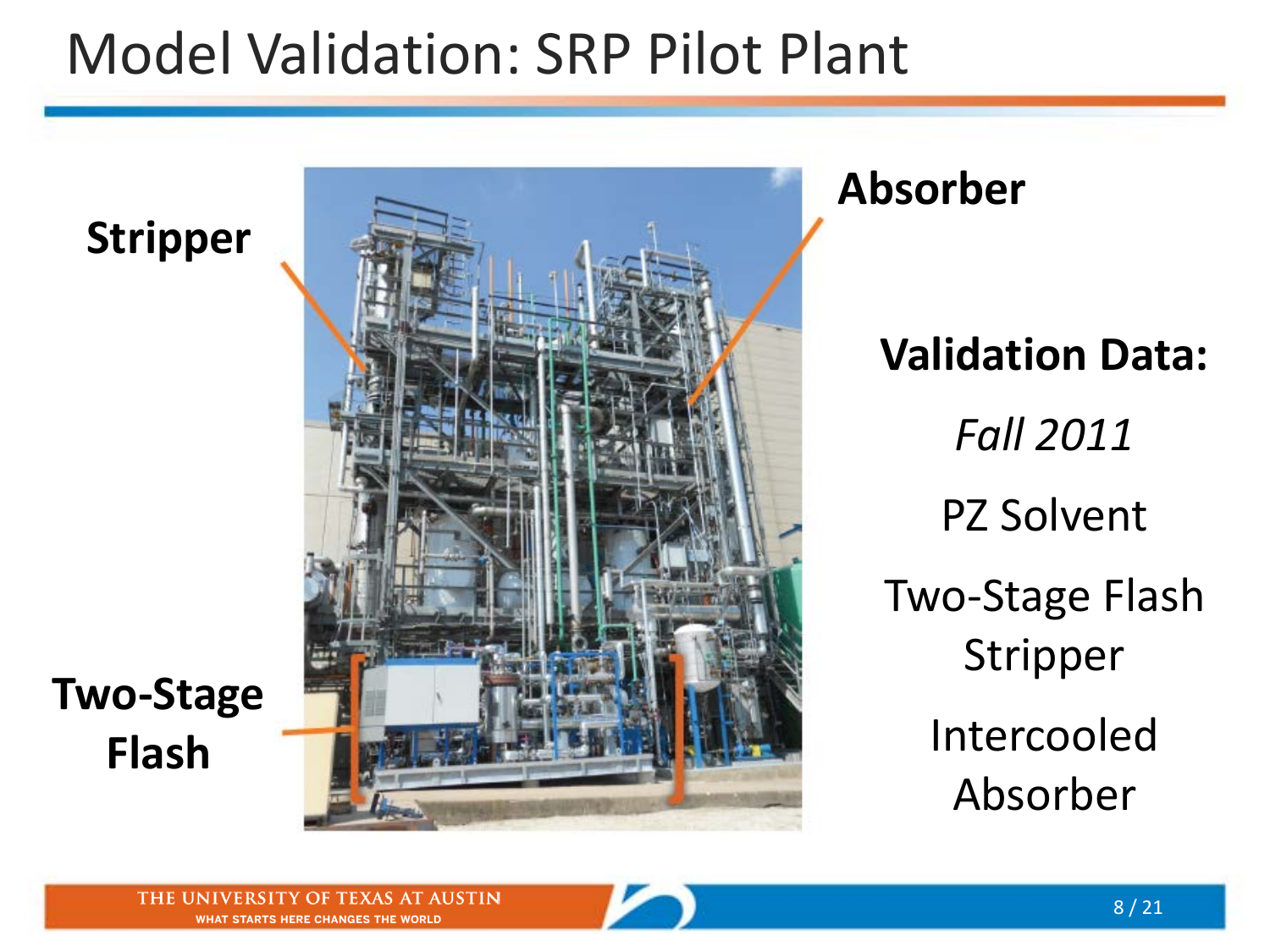## Flash Tank Model

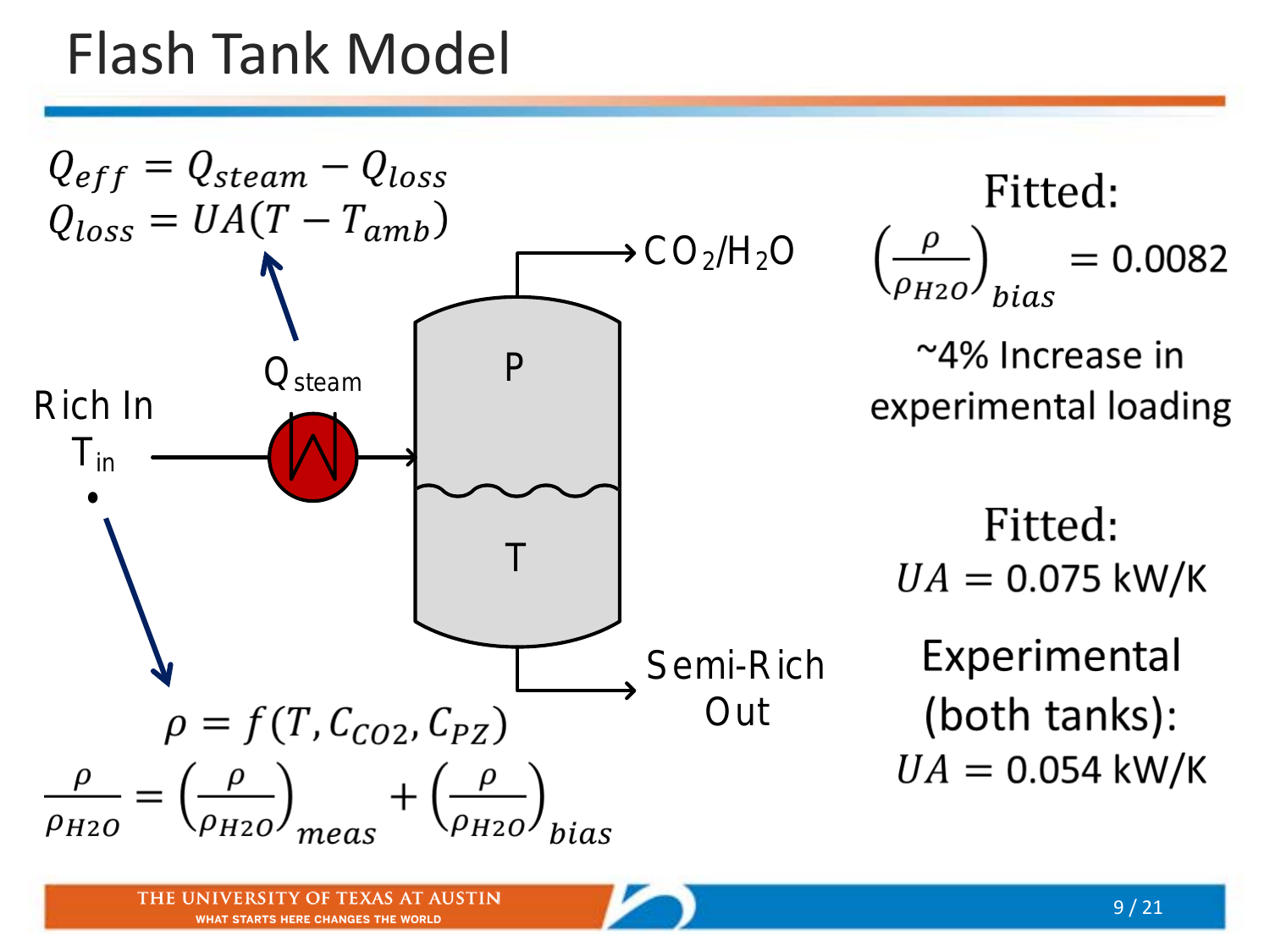#### Steady State Flash Tank Validation



THE UNIVERSITY OF TEXAS AT AUSTIN WHAT STARTS HERE CHANGES THE WORLD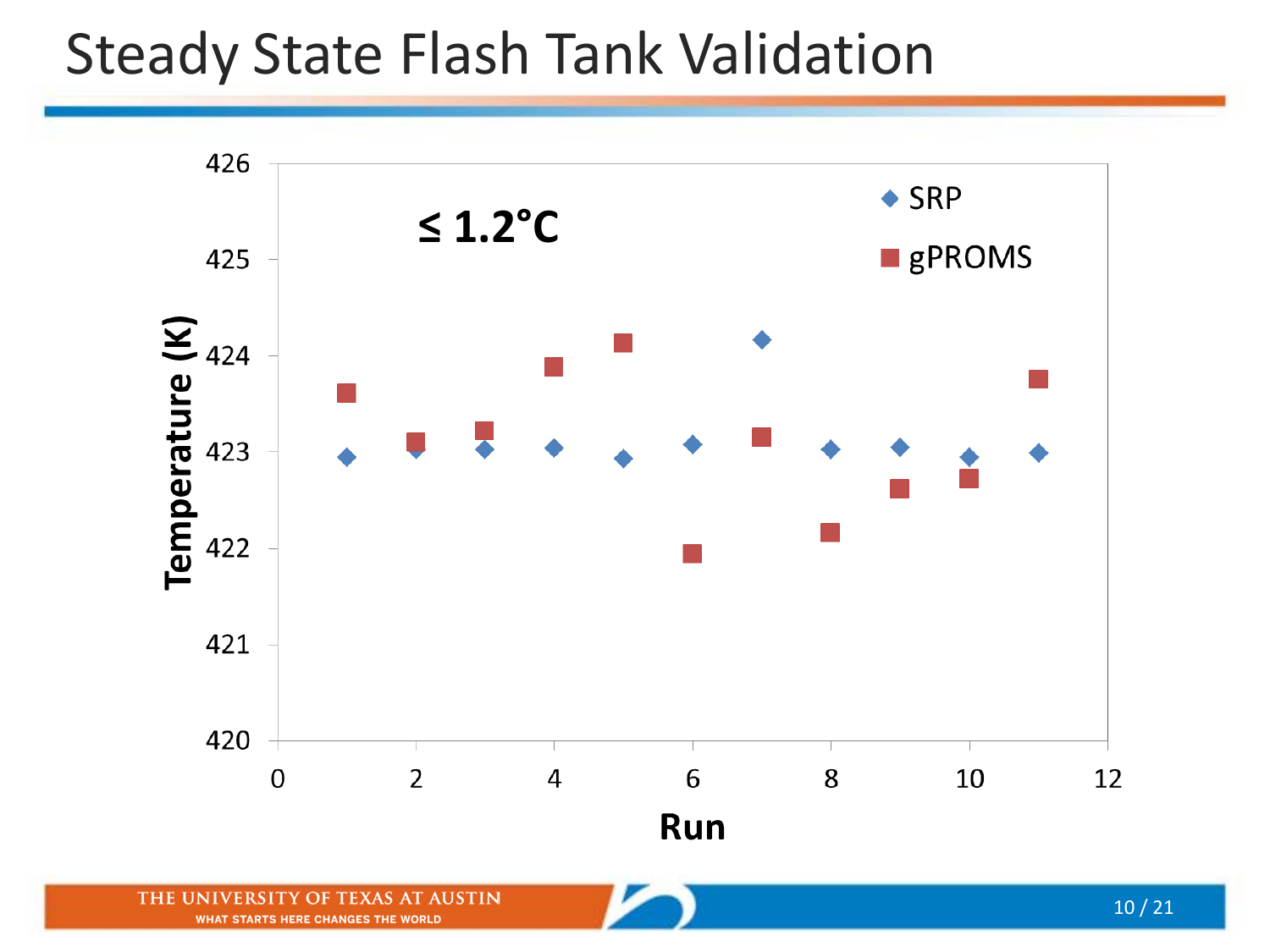# Intercooled Absorber Model



**WHAT STARTS HERE CHANGES THE WORLD** 

- Ideal gas law is valid
- PZ is nonvolatile
- Mass transfer of  $H_2O$  is gas film controlled
- Heat transfer is gas film controlled
- Equilibrium at the gas/liquid interface
- No accumulation at the gas/liquid interface
	- Constant pressure drop
		- Plug flow regime

11 / 21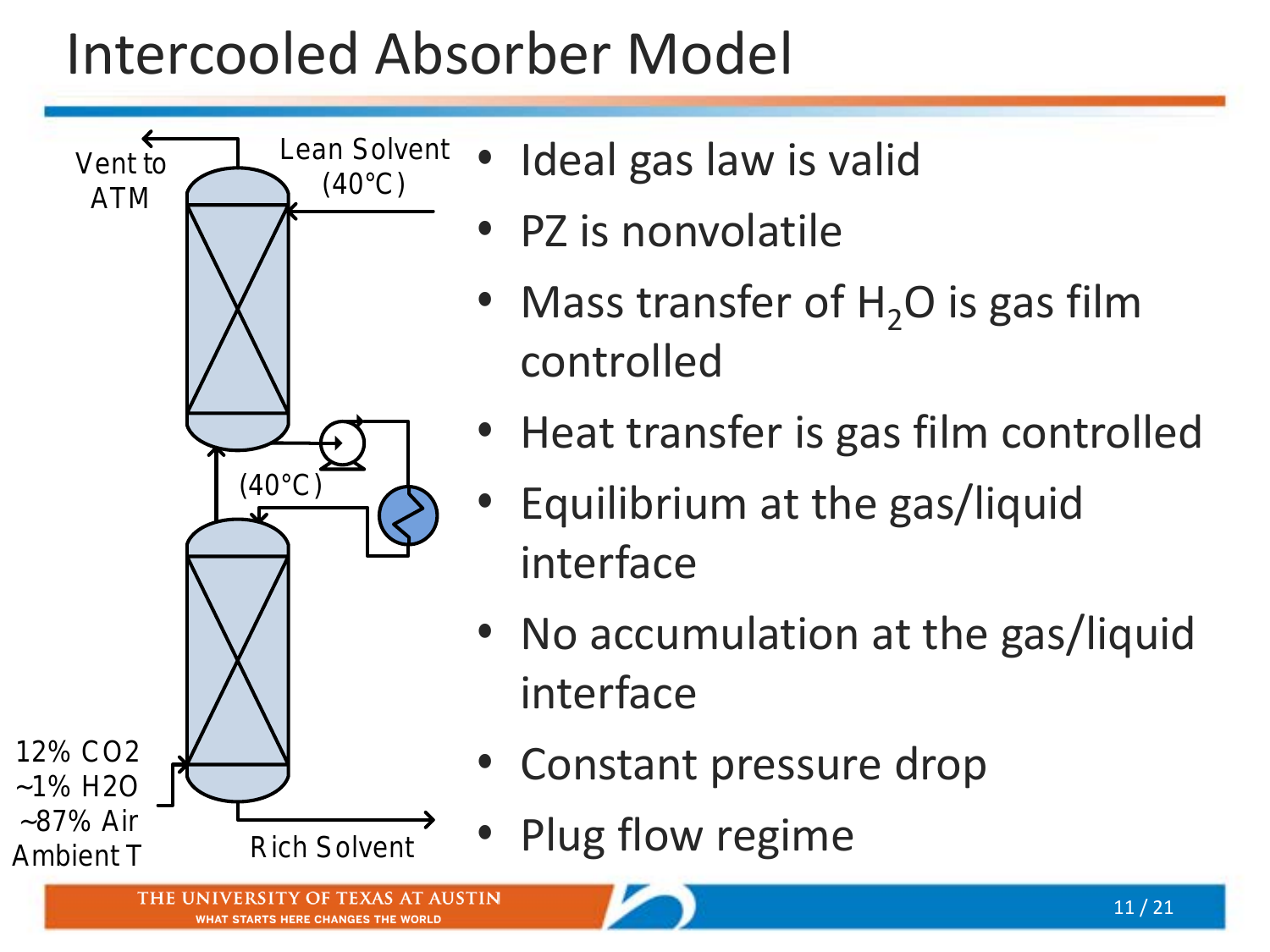# Absorber Model Development

 $N_{CO2}$  $N_{H2O}$ Gas Mole Balance  $N_H$ Gas Energy Balance  $\boldsymbol{Z}$ 

**Bulk** 

**Gas**

Gas/Liq. Interface

Gas Film Liq. Film

**Bulk Liquid**

Liquid Mole Balance

Liquid Energy Balance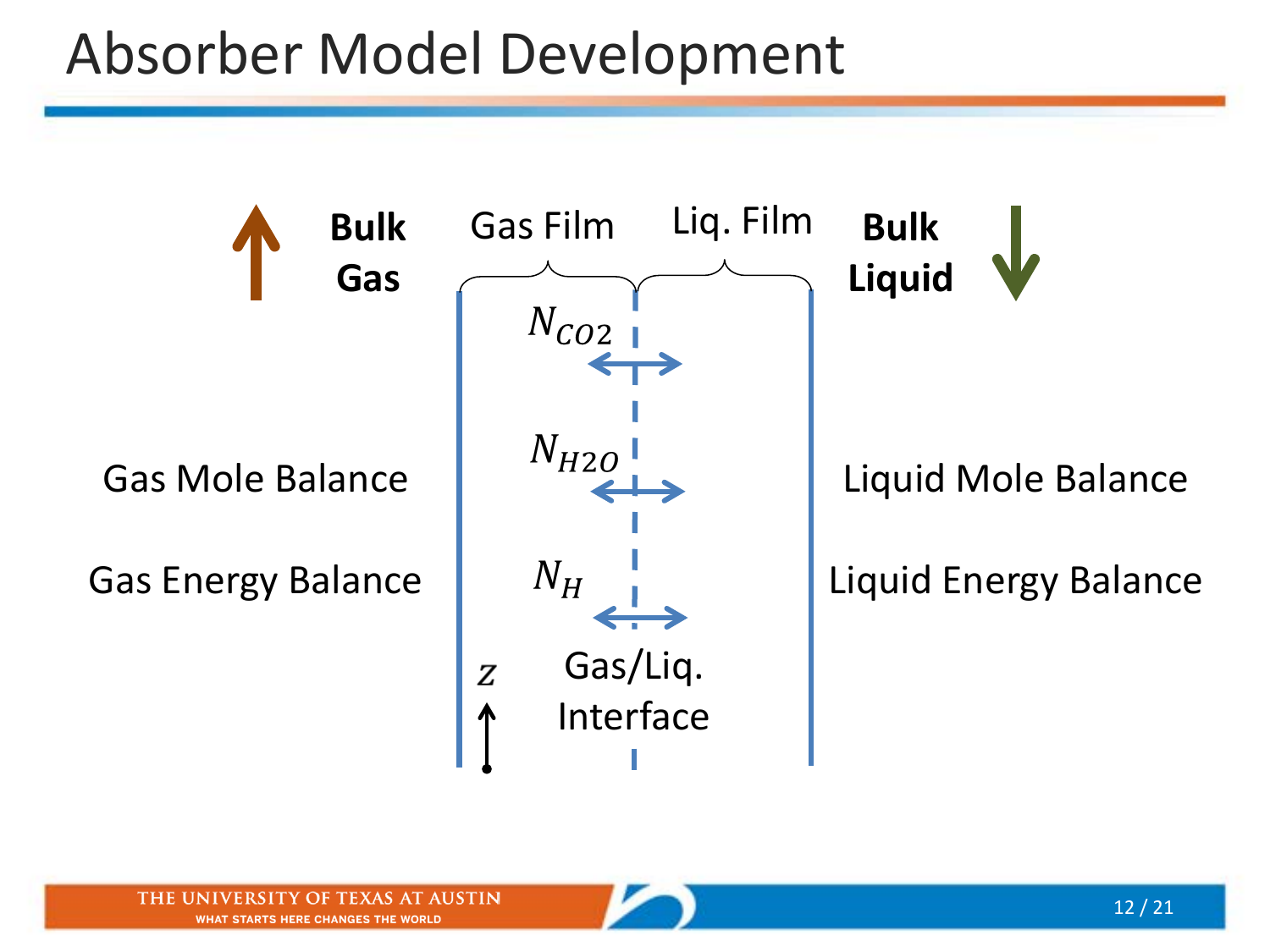## Absorber Mass Transfer

Liquid film:  $k'_g = f(\infty)$ **Overall Mass** 

**Transfer Coefficient:** 

$$
\frac{1}{K_{tot}} = \frac{1}{k_g} + \frac{1}{k'_g}
$$

**Rate-Based Flux:** 

$$
N_{CO2} = K_{tot}(P_{CO2} - P_{CO2}^*)
$$

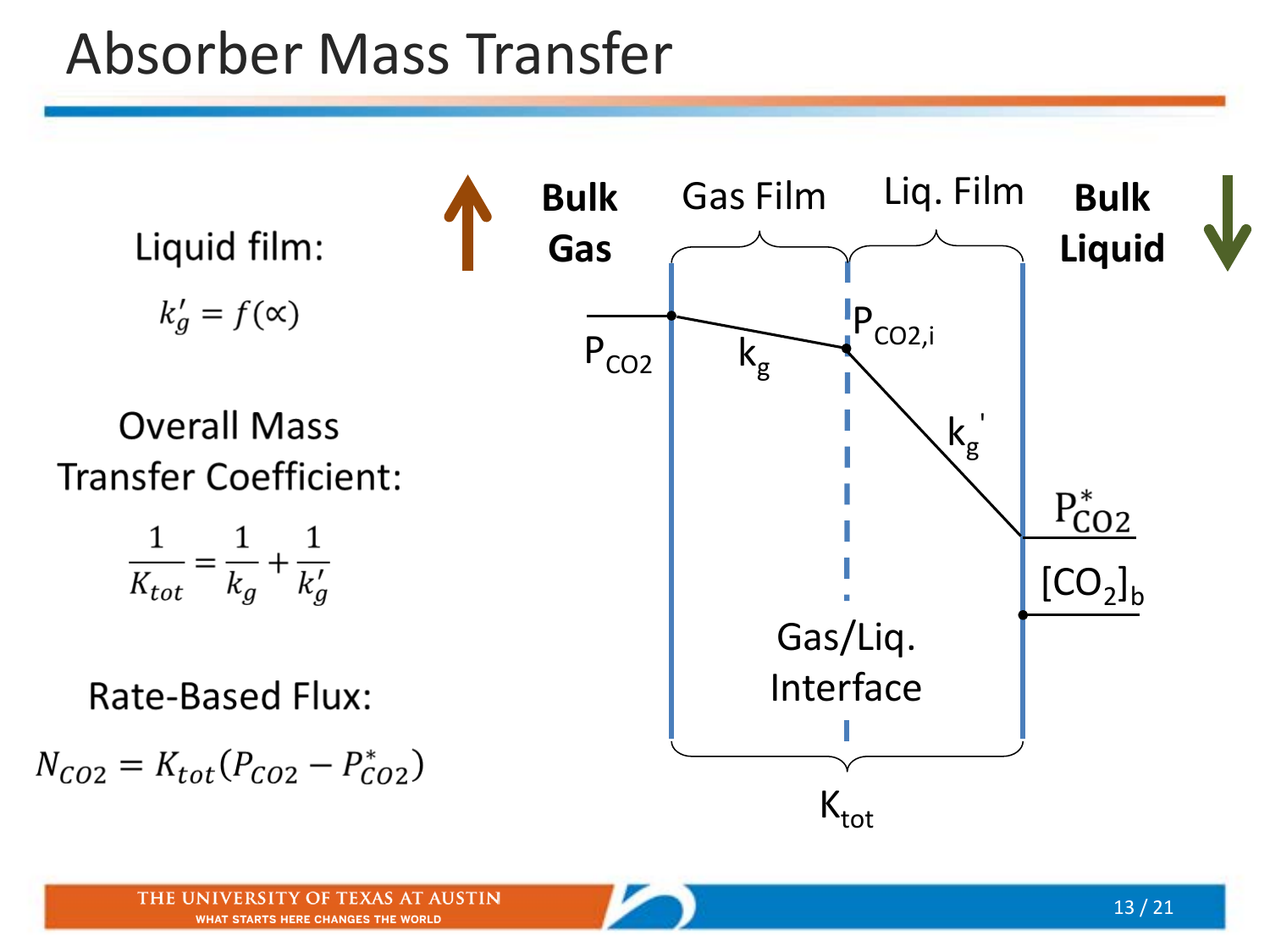#### Wetted Wall Column Validation

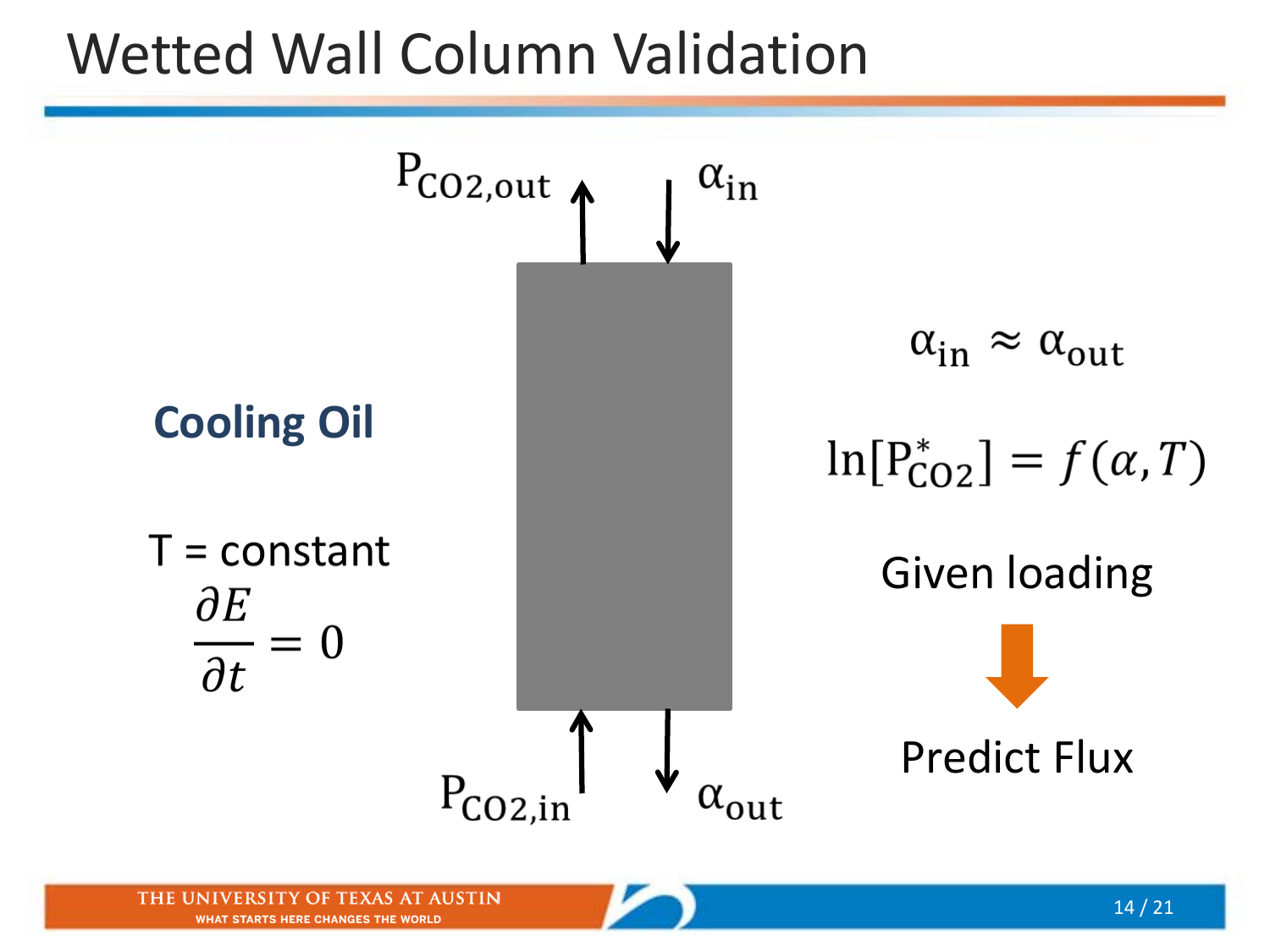#### Wetted Wall Column Validation Results

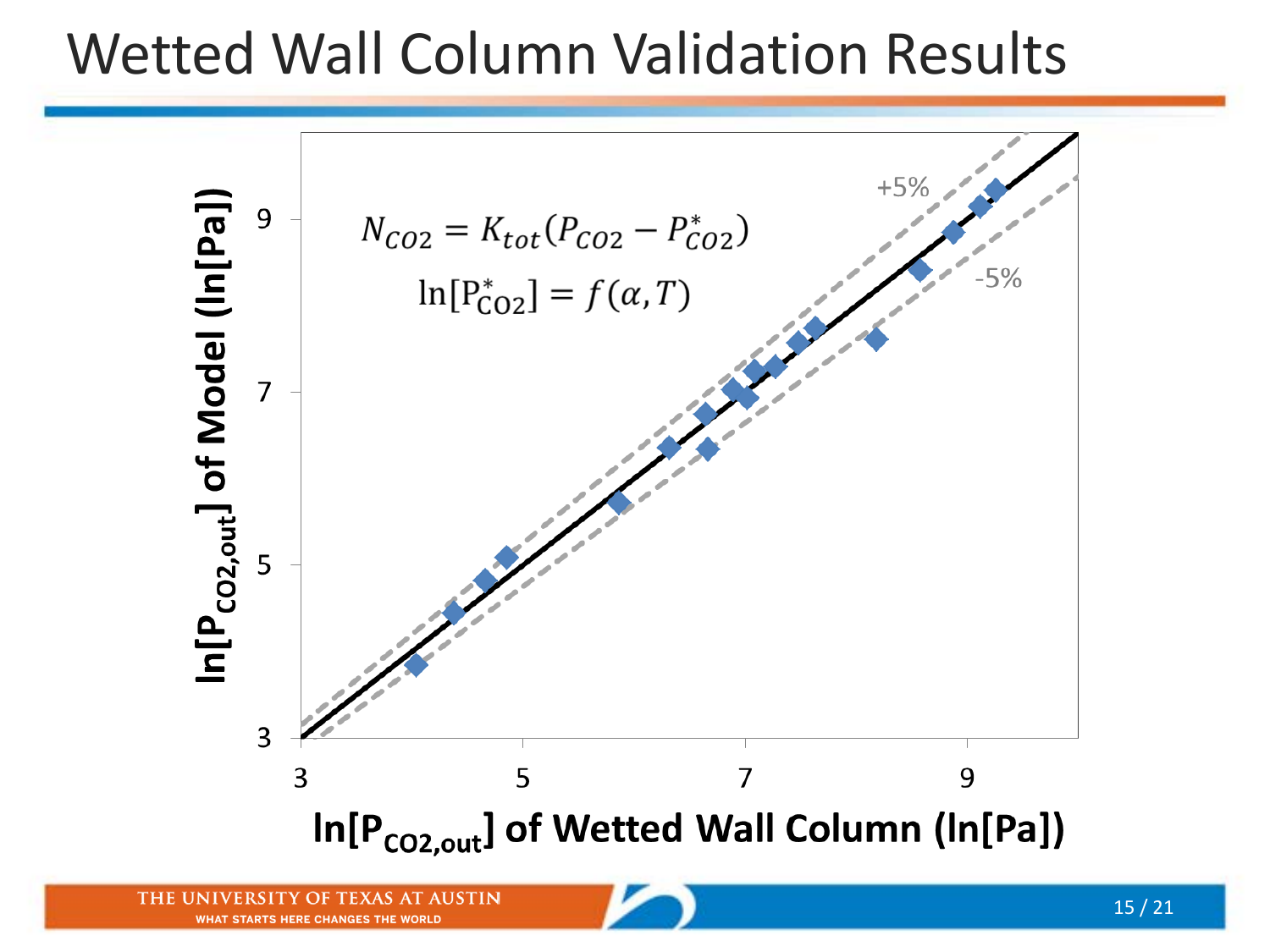#### Steady State Absorber Validation

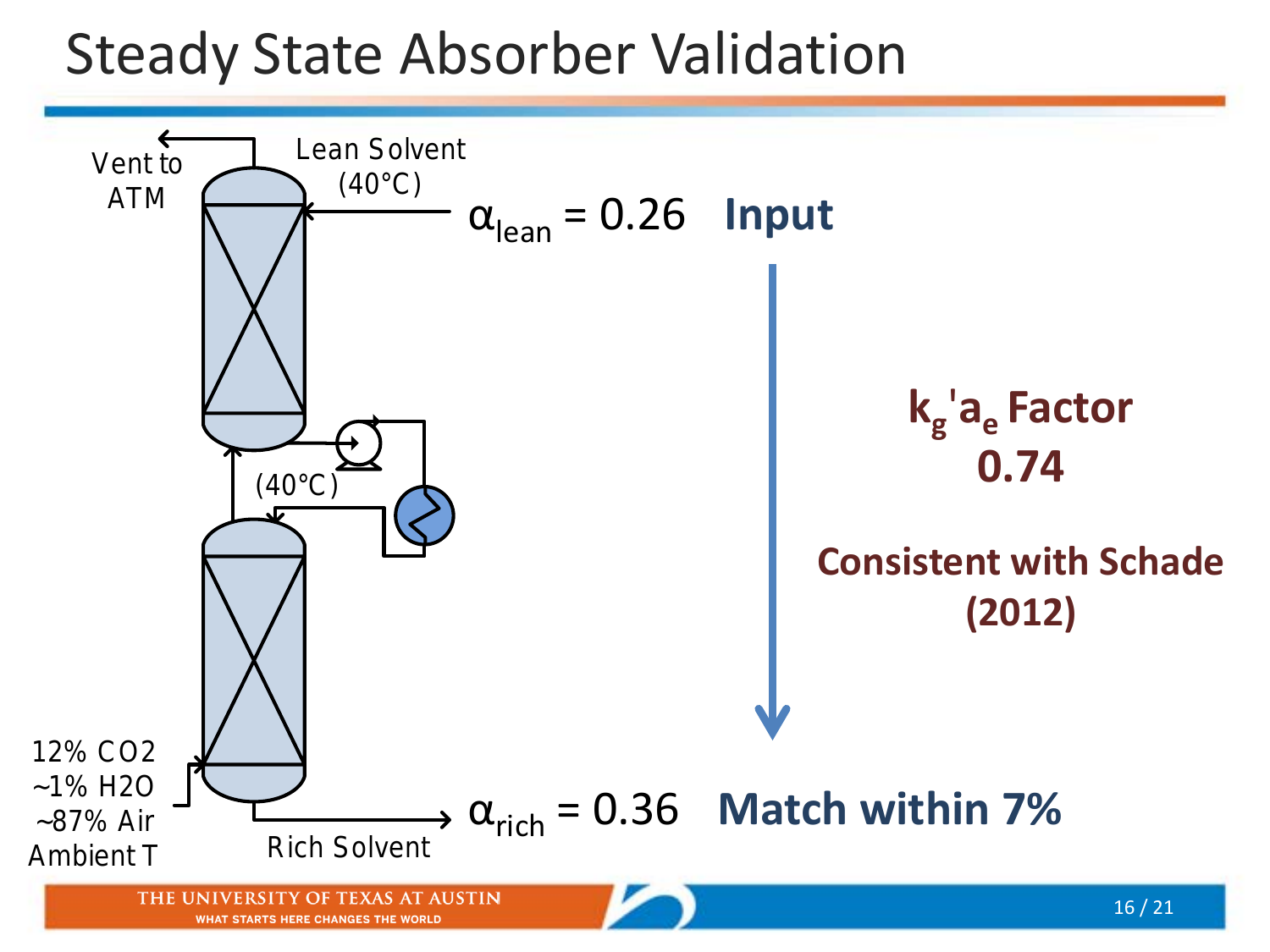# Mass Transfer Coefficient Uncertainty

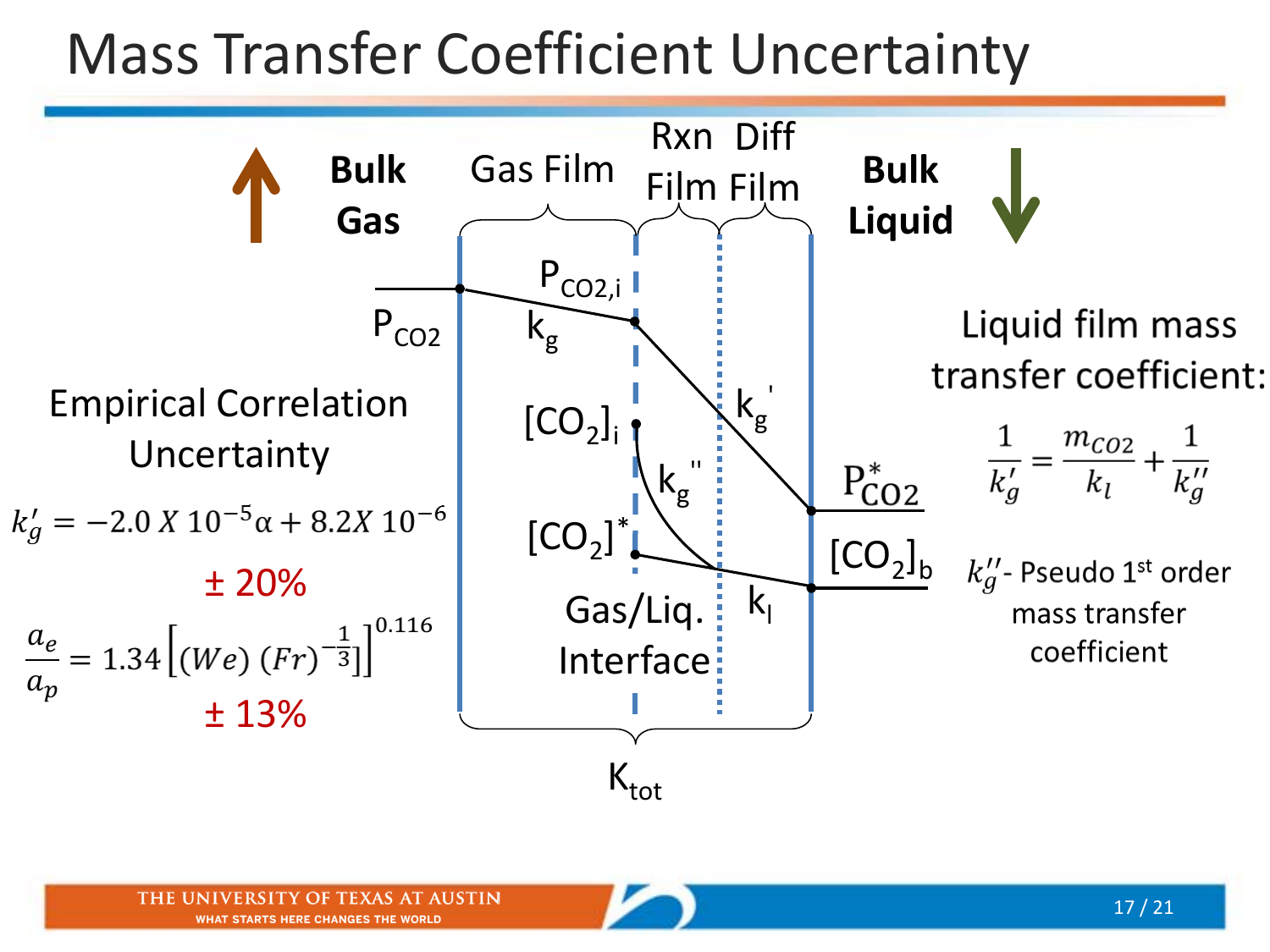#### Steady State Absorber Validation

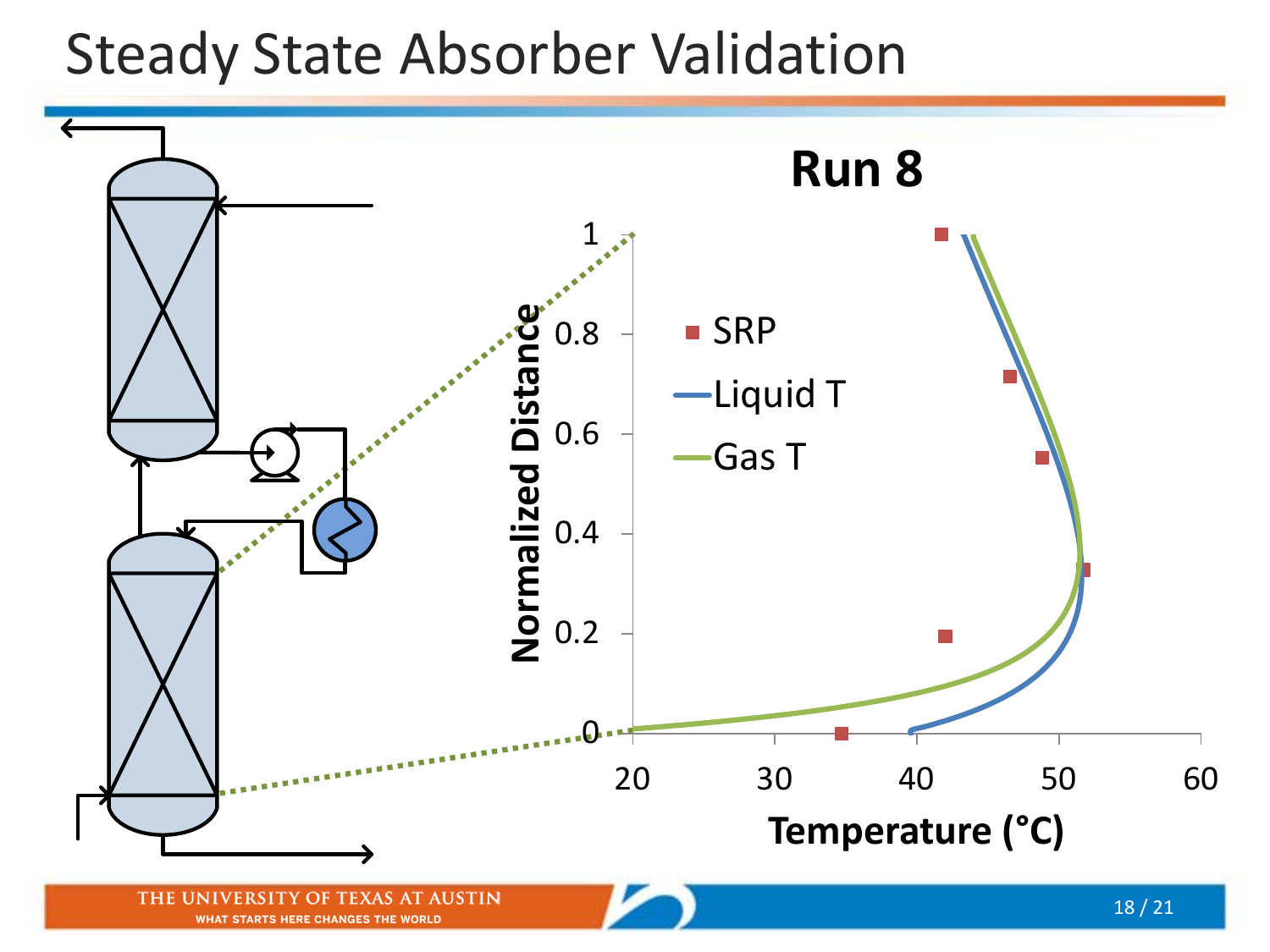#### Steady State Absorber Validation



WHAT STARTS HERE CHANGES THE WORLD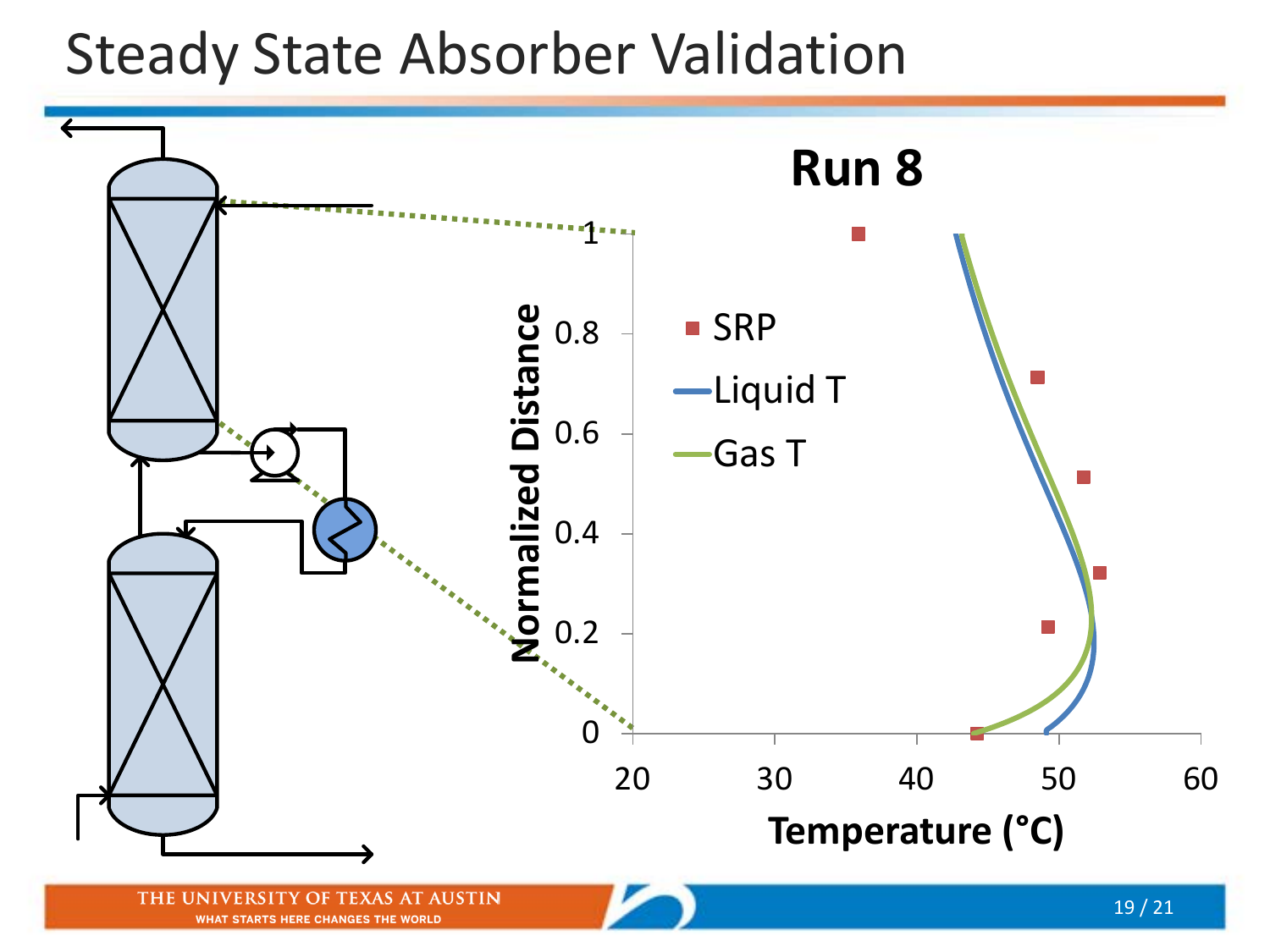# **Conclusions**

- Heavy energy and material recycle lead to multiple time scale behavior in the amine scrubbing system
- Flash tank temperature predicted within 1.2°C after adjusting loading by 4% heat loss by 40%
- Absorber with  $k_g' = f(\alpha)$  predicts experimental ln[P<sub>CO2</sub>] for wetted wall column with average error of 2.2%
- Absorber loading matched within 7% with 26% decrease in  $a_e k_g$
- Behavior of absorber temperature profile consistent with pilot plant measurements